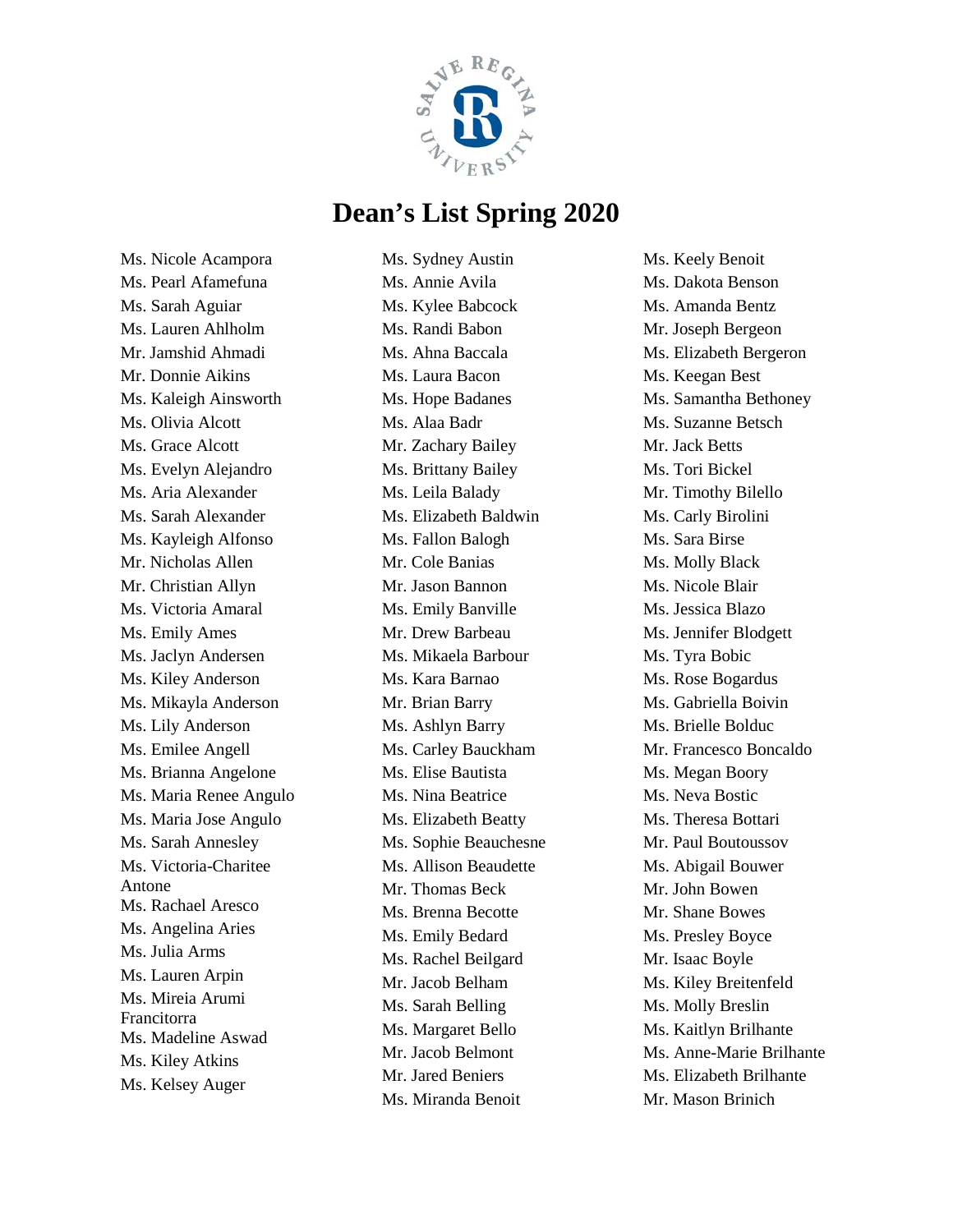

Mr. Gregory Brissette Ms. Abigail Brodeur Ms. Jillian Brooks-Duval Ms. Amanda Brosnan Ms. Bridget Brothers Ms. Kaitlyn Brown Mr. Blake Brown Ms. Madeline Browne Ms. Katerina Bruce Ms. Sophia Bruzik Mr. Dylan Budnik Ms. Taylor Bulis Ms. Ashley Bunnell Ms. Julie Burgjohann Ms. Maraline Burke Ms. Megan Busby Ms. Sarah Bush Ms. Kathryn Bussey Ms. Sidney Butler Ms. Olivia Butler Ms. Emily Cabral Ms. Megan Caccamo Ms. Rachel Call Ms. Kiely Callahan Ms. Kayla Campanelli Ms. Kailey Campbell Ms. Rebecca Capozzi Ms. Gabriella Caputo Mr. Dylan Carabia Ms. Jourdan Carboni Ms. Katherine Carpenter Ms. Jacquelin Carrascoza Mr. Noah Carreiro Ms. Jillian Carrero Ms. Kaitlin Carson Ms. Sarah Cartelli Ms. Michaela Cartier

Ms. Lauren Casey Mr. Ansen Cassady Ms. Katherine Cassetta Ms. Lindsey Catanzaro Ms. Claire Cavanagh Ms. Jessica Cavanaugh Ms. Aishling Cavanaugh Ms. Hannah Cedrone Ms. Taylor Cefalo Ms. Drew Ceppetelli Ms. Sara Champagne Ms. Caroline Chapell Mr. Alexander Chase Mr. William Chasse Ms. Erika Cheh Ms. Sara Chlastawa Ms. Alyssa Choquette Ms. Kathleen Christ Ms. Sarah Christiana Ms. Makenzie Christiansen Mr. Vigen Ciottone Ms. Marisa Cipitelli Mr. Matthew Ciulla Ms. Jenna Clark Ms. Paulina Clemente Ms. Marina Clifford Ms. Anna Cloherty Ms. Brianna Colangelo Mr. Austin Cole Ms. Maria Coleman Ms. Johnna Coletti Ms. Courtney Collibee Mr. Cameron Collins Mr. Ryan Collum Mr. James Comerford Mr. Charlie Connell Ms. Sophia Connell

Ms. Lilly Connerton Mr. Liam Conroy Mr. Shawn Conroy Ms. Maritza Conte Ms. Rebecca Conti Ms. Fiona Conway Ms. Michaela Conway Ms. Kaileigh Cooper Ms. Alexandra Corcoran Ms. Meaghan Corkery Ms. Madison Corn Ms. Brielle Correia Mr. George Corrigan Mr. Benjamin Cortes Ms. Michaela Costa Ms. Sarah Cote Ms. Emma Cote Ms. Elizabeth Coughlin Ms. Alexis Coutu Ms. Hana Couture Ms. Madelyn Cox Ms. Bianca Cozza Ms. Abigael Craun Ms. Ashley Cray Ms. Leah Creteau Ms. Caroline Crocker Ms. Abril Cruz Ms. Helen Cullinan Ms. Alyssa Cuomo-Perriello Ms. Marina Curley Mr. Nathan Curley Ms. Makenzie Curr Ms. Megan Curry Ms. Cassidy Curry Ms. Julia Curtin Mr. Joshua Cyr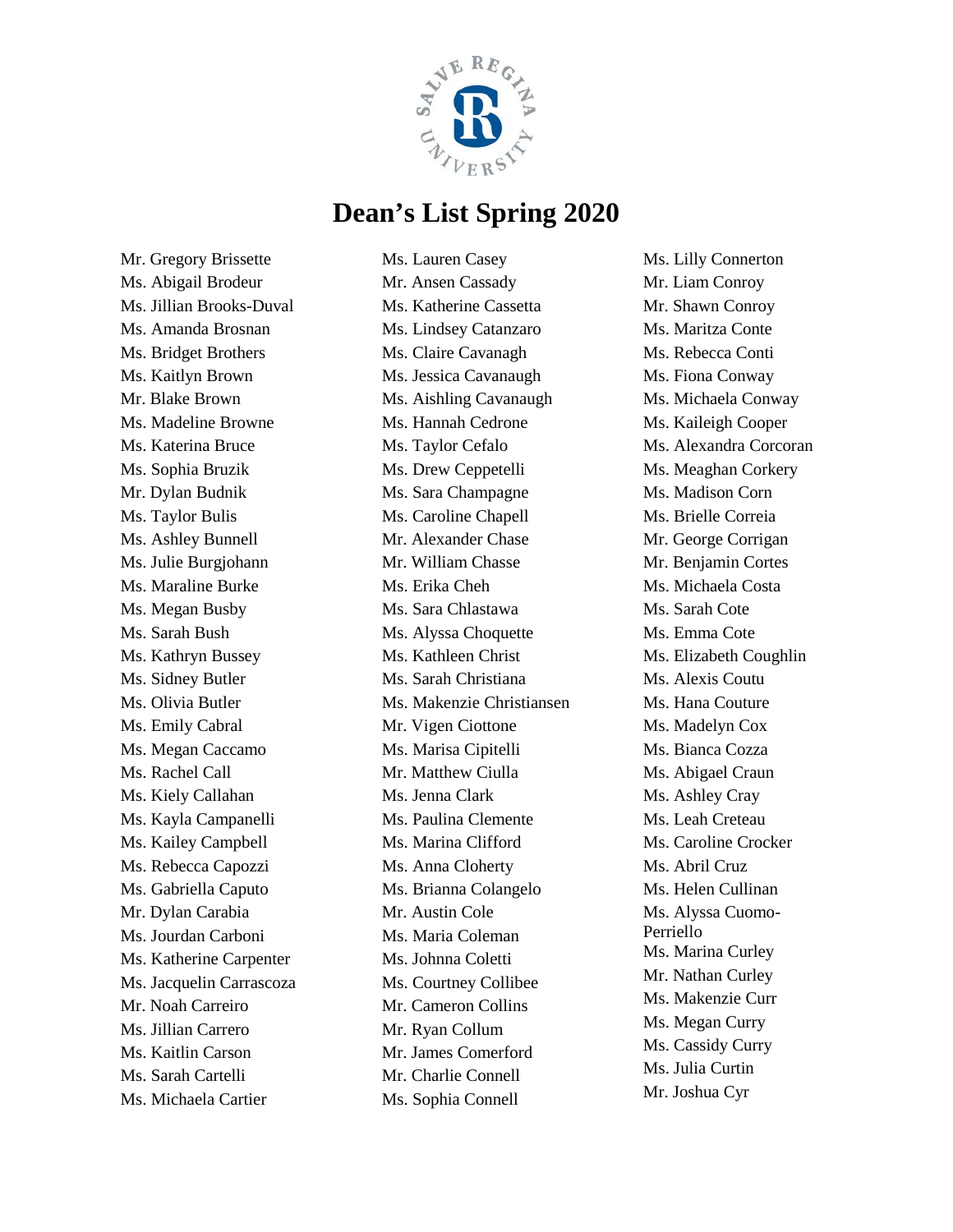

Ms. Alexis Dacruz Ms. Samantha D'Agostino Ms. Nakyah Dagraca Ms. Faith Daigle Ms. Emily Daigneault Ms. Ashley Daigneault Ms. Meghan Dailey Ms. Delaney Daly Ms. Colleen Daly Ms. Clare Daly Ms. Alannah Daly Ms. Ashley D'Antuono Ms. Amara D'Antuono Ms. Michaela Darragh Ms. Alexandra D'Aurio Mr. James Davies Ms. Moniliza Davit Ms. Ashleigh Deamicis Ms. Sydney DeCesare Ms. Kimberly Deer Ms. Krista DeFilio Ms. Kelsi Delio Mr. George Dellaleh Mr. Nicholas Dellatto Ms. Julia Delmastro Ms. Isabella Demelo Ms. Madison DeMelo Ms. Francesca DePellegrini Ms. Christina DePerro Ms. Erin Dericks Mr. Christian Derubeis Ms. Abigail DeSantis Ms. Gabriella Destefano Mr. Maximilian Devito Ms. Kyra Dezjot Mr. Griffin Diantonio

Ms. Emily DiAntonio Ms. Samantha Dick Ms. Brenna Dimella Ms. Mia Dimon Mr. Clarke Dipiazza Ms. Vanessa Dipietro Ms. Katherine DiRago Mr. Joseph Direinzo III Ms. Leanna Disapia Ms. Andrea Dockendorff Ms. McKenzie Dodd Mr. Michael Doherty Ms. Kaitlyn Doherty Ms. Samantha Dolan Ms. Michaela Dolan Ms. Caitlin Dolan Ms. Jillian Dolce Ms. Waverly Dombkowski Ms. Isabel Donahue Ms. Loren Donahue Mr. Cole Donoway Ms. Rebecca Dopp Mr. Owen Doremus Mr. Juwaan Douglas-Jenkins Ms. Anna Downes Ms. Georgia Drake Ms. Allison Driscoll Ms. Skyler Drost Ms. Hailey Dubbioso Ms. Abigail Dubuc Ms. Sydney Duda Ms. Abigail Duffy Ms. Erin Duffy Ms. Arianna Dumais Ms. Jade Dumoulin Mr. Evan Dundon

Ms. Jennifer Duque Ms. Ashley Dwyer Ms. Aurora Dziadul Ms. Kimberly Earlywine Ms. Brianna Easton Ms. Jillian Egan Ms. Delia Eisenman Mr. Evan Elichalt Ms. Megan Ellsworth Ms. Meaghan Elmore Ms. Madison Emmons Ms. Sarah Engel Mr. Corey Erban Samantha Esper Mr. Zacarias Estrella Mr. Jeffrey Evans Ms. Hannah Fafard Mr. Daniel Farrar Ms. Samantha Farrell Ms. Casey Farrell Ms. Grace Farrow Ms. Aideen Farry Ms. Elise Ferguson Mr. Justin Fernandes Ms. Cara Ferraro Ms. Lia Ferri Ms. Biance Ferrucci Ms. Emily Ferrucci Mr. Alexander Fingado Ms. Catherine Fiocco Ms. Meghan Fischofer Ms. Olivia Fisher Ms. Irinel Fishlock Ms. Shealyn FitzPatrick Ms. Mackenzie Flanders Ms. Lauren Flynn Ms. Rachel Foley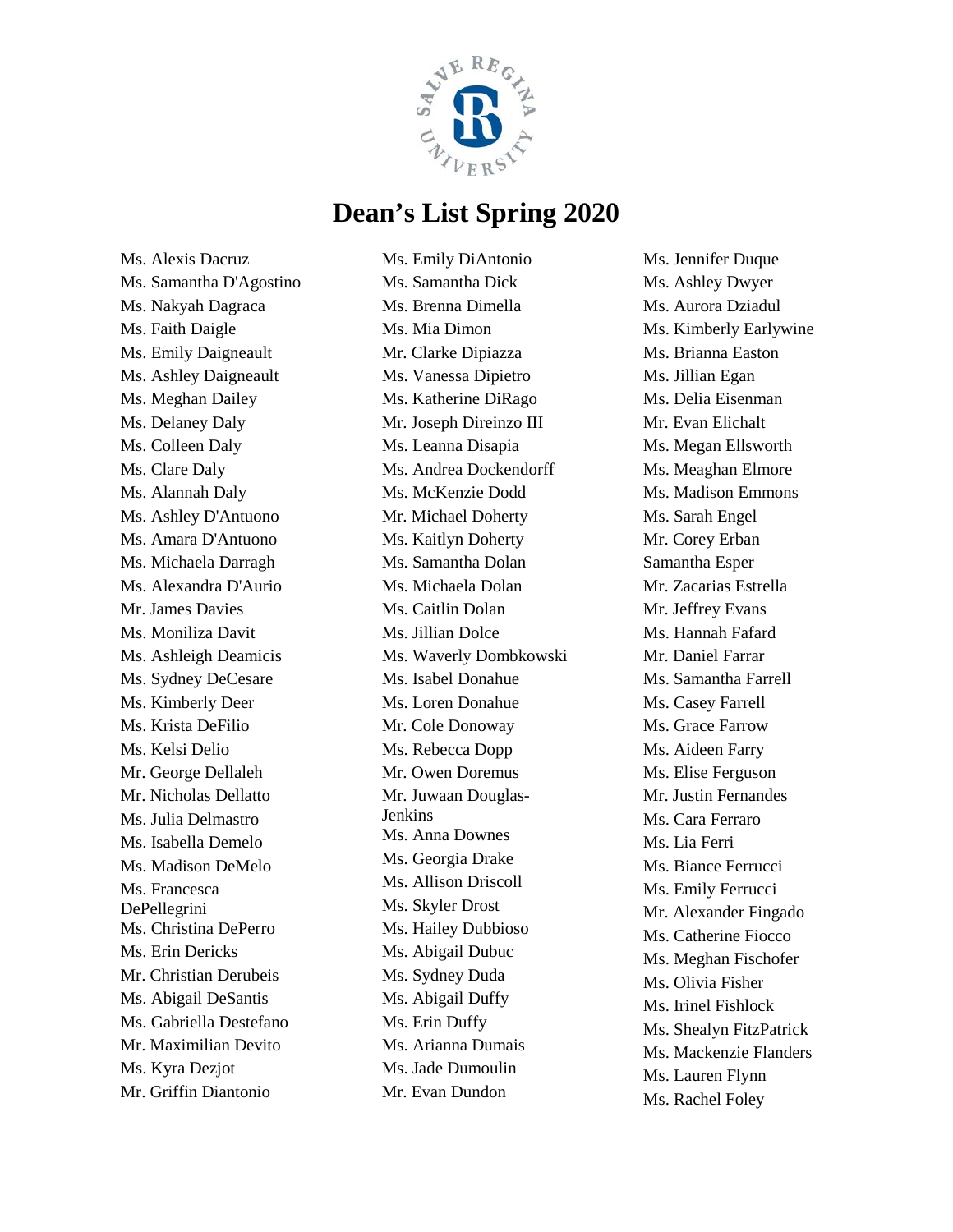

Ms. Olivia Foley Ms. Lucie Ford Ms. Emily Ford Mr. Henry Ford Ms. Serena Fox Mr. Mark Franco Ms. Abigail Frazier Samantha Fredericks Mr. Chase Freiman Ms. Michelle Frias Mr. Thomas Froessel Ms. Vanessa Frost Mr. William Fryer Ms. Megan Fullam Ms. Farrah Gabrian Ms. Jillian Gaffga Mr. Mitchell Gage Ms. Alana Gagliardi Mr. Patrick Gagnon Ms. Miranda Gallagher Ms. Madeline Gallinoto Mr. Alexander Galvao Ms. Bridget Gannon Ms. Alejandra Garcia Silva Ms. Rebecca Garfield Ms. Jaycee Garrigan Ms. Samantha Gaudette Ms. Emily Gaudette Ms. Erika Gebers Mr. Zachary George Ms. Morgan George Ms. Krystin Gerard-Andrews Mr. Daniel Gesualdi Ms. Emily Gibson Ms. Maggie Gildea Ms. Chloe Gillerlane

Ms. Isabelle Gillibrand Ms. Allison Gilson Ms. Stephanie Giuliani Ms. Kaitlyn Gleason Mr. Maximillian Gliosco Mr. Omar Godoy Ms. Lucinda Gomez Ms. Emily Good Ms. Alaina Goodwin Ms. Anjali Gordon Ms. Kaileigh Gordon Ms. Lily Gorman Ms. Emma Gotthelf Ms. Abigail Grabherr Mr. Ryan Graciale Ms. Jazmyn Graham Ms. Emily Grant Ms. Amanda Graves Ms. Jesse Greene Ms. Shay Greenman Ms. Kaitlyn Gregory Ms. Hannah Grey Ms. Sarah Grillo Ms. Kaitlyn Guenet Ms. Caitlyn Guerrera Ms. Ruth Guilbault Ms. Alexis Guilbeault Ms. Sophie Gurney Ms. Breanna Gustin Ms. Annemarie Haas Ms. Mackenna Hadawi Ms. Noel Hagenburg Ms. Vivien Haley Ms. Abigail Halnon Mr. Devin Hamilton Ms. Nicole Handfield Mr. William Hanna

Ms. Elizabeth Happel Mr. Keisei Harita Ms. Alexandra Harkness Ms. Annabelle Harling Ms. Hannah Harlow Ms. Erin Harnisch Mr. Cal Harrington Ms. Jenna Harrington Ms. Alexandra Harris Ms. Madison Harris Mr. Robert Hartmann Ms. Madison Hartt Ms. Allison Hauff Mr. Ryan Heeter Mr. Ethan Heidgerd Ms. Juliana Held Ms. Sydney Henry Ms. Julissa Hernandez Ms. Ciara Hernon Mr. Aidan Herrighty Ms. Katelyn Hewett Mr. Evan Hilbie Ms. Dhana Hinds Ms. Emilie Hines Mr. Christopher Hodgkinson Ms. Amy Hoffman Mr. Daniel Hoffmann Ms. Kathryn Hollis Mr. Jon Hoogendoorn Mr. Yoshiki Hoshinaga Ms. Kaitlyn Howe Ms. Natalya Hryb Ms. Abby Hryniewicz Ms. Maria Angelina Huber Ms. Alix Hughes Mr. Kieran Hughes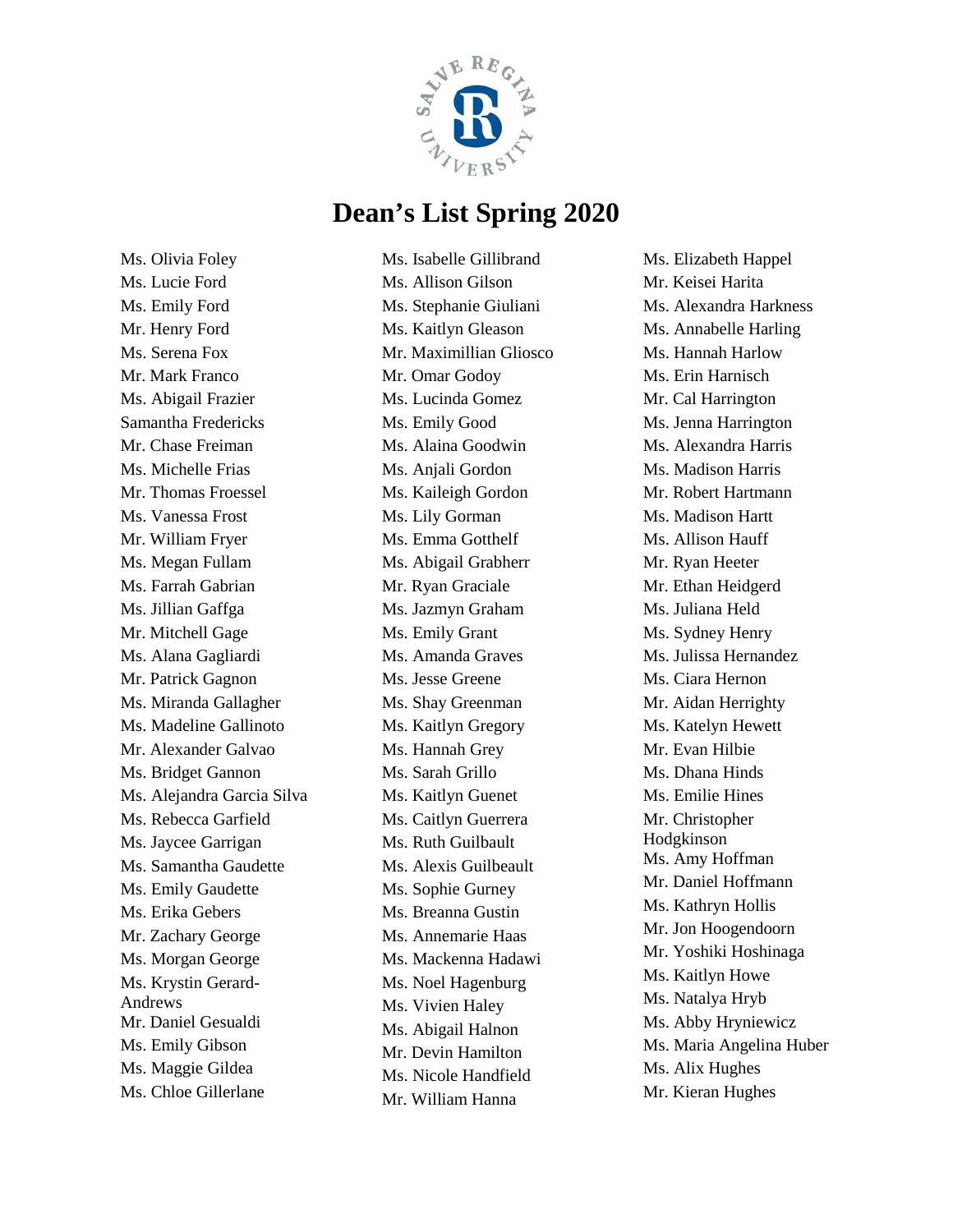

Mr. Jett Hughes Ms. Catherine Hurwitz Ms. Brenna Hutt Mr. Joseph Hyland Ms. Yuna Ikai Ms. Ana Inciarte Mr. Naoyuki Ito Ms. Olivia Iula Ms. Nijme Jaafar Mr. Timothy Jaeger Ms. Madison Jalbert Mr. Graham Jeffries Mr. Joshua Jeudy Ms. Jasmine Jobe Ms. Amelia Joesten Ms. Marissa Johnson Ms. Jana Johnson Mr. Samuel Johnson Ms. Anna Johnsontaylor Ms. Megan Johnstone Ms. Ainsley Johnstone Mr. Trevor Jones Mr. Garrett Jordan Ms. Rhianna Joseph Ms. Abigail Joy Mr. Thomas Joyal Ms. Samantha Judson Ms. Patricia Jurkowski Mr. Brett Jutras Ms. Samantha Kahle Ms. Madison Kalkstein Ms. Cassandra Kall Ms. Nicole Karabaich Ms. Madeline Kawecki Mr. Riley Kehoe Mr. Justin Keleher Ms. Ailish Kelleher

Ms. Jillian Kelley Mr. Casey Kelly Mr. Kevin Kelly Ms. Alexandra Kenney Ms. Alexa Keough Mr. Jasper Khambaylarsirikul Ms. Emma Kiely Ms. Nora Kilmain Mr. Takashi Kimura Ms. Ryley King Mr. Jonah King Ms. Olivia Kirshy Mr. Andrew Kleczkowski Ms. Rose Klein Ms. Hannah Kmetz Ms. Ashley Koffink Ms. Athena Kourkoulis Ms. Caitlyn Kranich Mr. Cayden Kraus Ms. Virginia Kuhlmann Ms. Ciara Labbe Mr. Gregory Labrie Ms. Molly Lafferty Ms. Deirdre Lafferty Mr. Paul LaGreca Ms. Anita Lahue Ms. Kyra Laiuppa Ms. Abigael Lally Ms. Grace Lamagna Mr. Matthew Lanagan Ms. Meaghan Lancaster Ms. Meghan Lancaster Ms. Maegan Lanciaux Mr. Winder Landaverde Mr. Daniel Landino Ms. Mia Lang

Mr. Kasey Lang Ms. Madeline Lark Mr. Michael Larovera Ms. Caroline Larson Ms. Ashley Larson Ms. Courtney Latta Ms. Nicole Lavender Ms. Shannon Lazzaro Ms. Molly Leary Ms. Noelle LeBlanc Ms. Bridget Lee Ms. Madison Lee Ms. Kelcey Lee Mr. John Leonard Ms. Isabella Leonetti Ms. Jordan Leshnower Ms. Stephanie Letch Mr. Zachary Letellier Ms. Samantha Levey Ms. Mikayla Lewandoski Mr. Nolan Lindenburg-Pennoyer Ms. Kathryn Linekin Mr. Eric Lipa Ms. Ava Liptak Mr. Cameron Littig Ms. Sydney Littlefield Ms. Alexandria Lockwood Mr. Robert Logue Ms. Sarah Long Ms. Alicia Lopez Ms. Angelina Lorenzo Mr. Brandon Lorizio Mr. Nicholas Losardo Mr. Ethan Lounsbury Ms. Audrey Loyack Ms. Sophie Lucas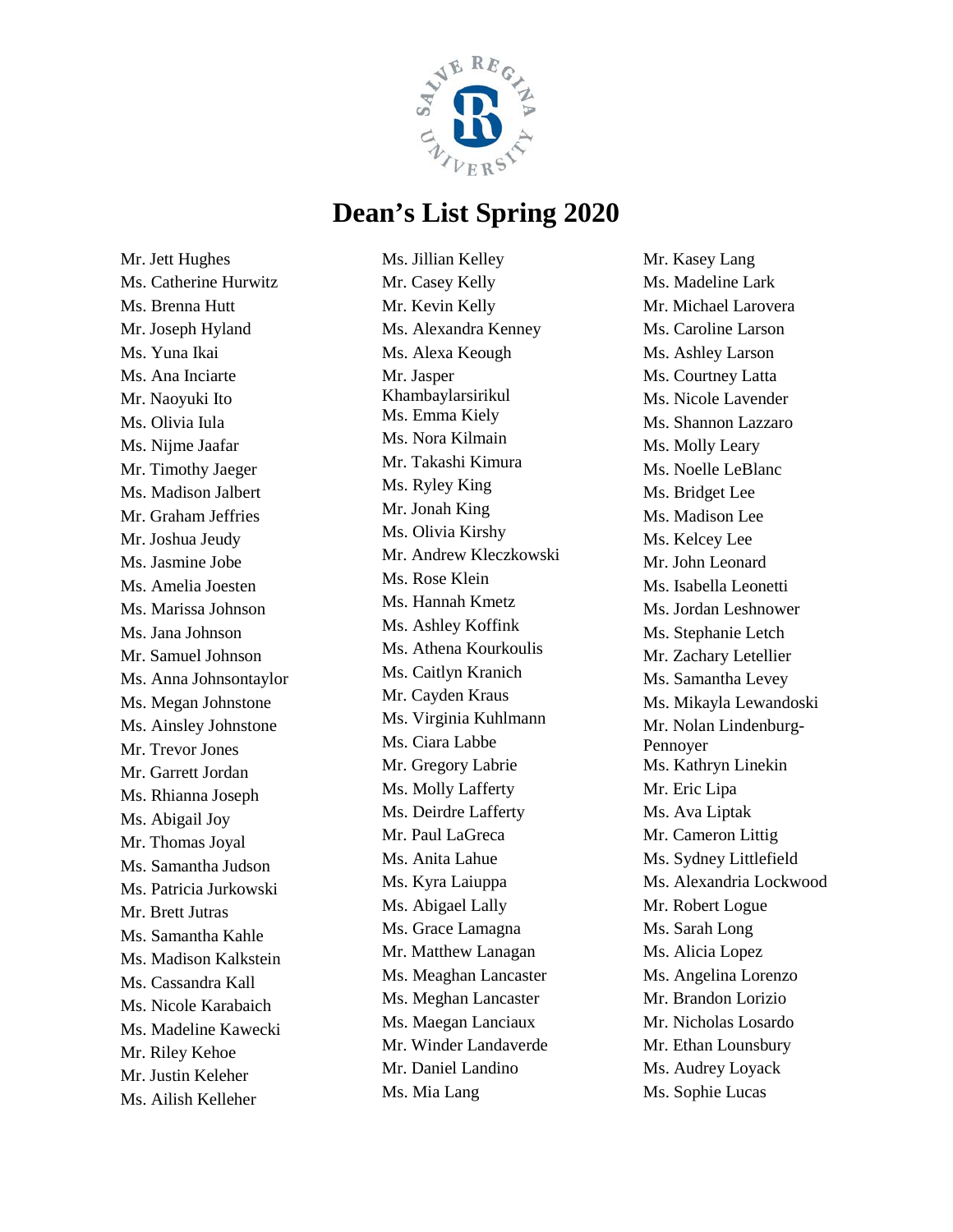

Ms. Sarah Luciano Mr. Jeremy Lukasiewicz Ms. Amanda Lumpkins Ms. Carlisle Lynch Ms. Renee Lynch Mr. Corey Mabray Ms. Christina MacArthur Ms. Aidan MacDonald Ms. Tallya Maciel Mr. Colin Macleod Ms. Carin Magee Ms. Jillian Maghini Mr. Jack Maguire Ms. Kristin Maher Ms. Serena Mahoney Ms. Gabrielle Majenski Ms. Sierra Majewski Mr. Kyle Majkowski Ms. Kali Major Mr. Patrick Makin Mr. Pape Amadou Male Mr. Pape Momar Male Ms. Alyssa Mallon Ms. Gabriella Malo Mr. Thomas Manion Ms. Madyson Marcelin Ms. Julie Marciano Mr. Alexander Marcinkiewicz Ms. Kayla Markovitz Ms. Kayla Marques Ms. Ciara Marro-Wilson Ms. Logan Marsh Ms. Bethany Martin Ms. Ana Martinez Mr. Drew Marzano Mr. Matthew Mascola

Ms. Mary Mason Mr. Fawzi Massouh Mr. Randy Mata Mr. Michael Mathews Mr. Ovidio Matos Ms. Morgan Matos Ms. Claire Matuga Ms. Olivia Maxwell Mr. Brett McAllister Mr. Stephen McAllister III Mr. Gregory McAvoy Ms. Indira McCall Ms. Madison McCann Mr. Ryan McCann Ms. Ashley McCarthy Mr. Aidan McCormack Ms. Jocelyn McCormack Ms. Fiona McCormack Jr. Ms. Sara McCormick Mr. Jack McDade Ms. Taylor McDermott Brenna McDonough Ms. Meghan McElwee Mr. Maxwell McFarland Ms. Olivia McGowan Mr. Patrick McGroarty Ms. Meghan McIntyre Ms. Sara McKearney Ms. Madilyn McKenna Ms. Lauren McKinnon Ms. Kayla McLaughlin Ms. Meagan McLaughlin Mr. Ryan McLiverty Mr. Jamieson McMillan-Palla Ms. Cailin McVey Ms. Kyra Mears

Ms. Megan Medeiros Ms. Hope Meireles Ms. Susanna Mello Ms. Mary Melo - Severino Ms. Chelsea Mendoza Ms. Payton Mercier Mr. Nick Messer Mr. Matthew Messner Mr. Ryan Miech Ms. Emily Mikolay Ms. Mikhaela Miller Ms. Gabrielle Miller Ms. Tiffani Milso Ms. Kaitlyn Mingione Ms. Madison Mitchell-Laplante Mr. Theo Modla Ms. Isabelle Molteni Mr. Marco Mongelli Mr. Matthew Mongelli Mr. Griffin Mongiello Ms. Isabella Mongillo Ms. Abigail Monroe Mr. Michael Montambault Mr. Jonathan Montanile Ms. Ludmyla Monteiro Ms. Kate Moorhead Ms. Melanie Morales Ms. Christina Moran Ms. Aubrey Moreira Mr. Joseph Morelli Ms. Alexia Moreno Ms. Margaret Morra Mr. Sean Morrissey Mr. Joseph Morrissey Ms. Kathleen Mountcastle Ms. Brianna Moyer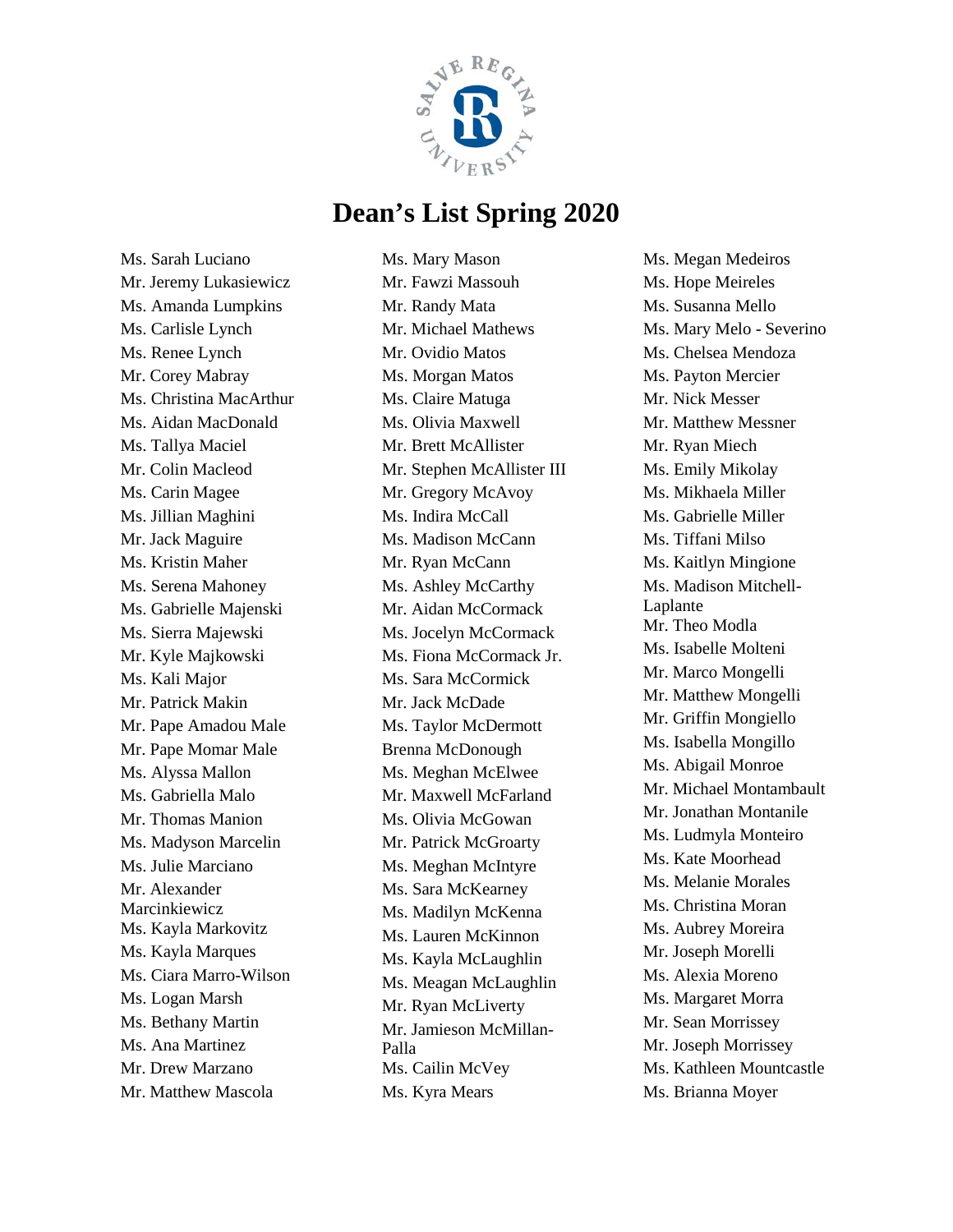

Ms. Reagan Mulligan Ms. Kathryn Mullin Mr. Chase Mulvaney Ms. Kate Murphy Mr. Brandon Murray Ms. Catherine Murray Ms. Christina Myers Mr. Nicholas Myers Mr. Michael Nadtochij Ms. Angela Nardi Ms. Julia Nardone Ms. Elizabeth Narvaez Mr. Stephen Natola Ms. Mairead Nee Ms. Andrea Nelson Ms. Elicia Nemirow Ms. Sarah Nerdig Ms. Bridget Newbury Mr. Tyler Newfield Ms. Caroline Nickerson Mr. Henry Nickerson Ms. Elizabeth Nickerson Ms. Megan Niederberger Ms. Lauren Nocera Mr. Peter Noonan Mr. Raymond North Ms. Catherine Norton Ms. Allison Notarangelo Ms. Lauren Noterman Ms. Lauren Noterman Mr. Stephen Nowak Ms. Alexis Nuhn Mr. Brendan Nunes Ms. Katelyn O'Brien Ms. Bridget O'Connor Ms. Liadan O'Connor Mr. Brian O'Connor

Ms. Bridget O'Donnell Mr. Christopher O'Donnell Mr. Ryan O'Donnell Ms. Jamie O'Donnell Mr. Kevin Olausen Ms. Emily Olenius Ms. Angelina Oliva Ms. Eilis O'Neil Ms. Caroline O'Neill Ms. Cassandra Onorato Ms. Elizabeth Orellana Ms. Mary-Kate O'Riordan Ms. Allison Orsini Mr. Joshua Ortiz Ms. Samantha Oster Ms. Hadley O'Sullivan Ms. Isabel Ould-Sfiya Ms. Bridget Oulundsen Ms. Michaella Pace Mr. Bryan Pacheco Ms. Lianna Pacifico Ms. Jennifer Page Ms. Alyvia Page Ms. Bethany Pagliarini Ms. Jennifer Paiva Ms. Michaela Palumbo Ms. Celia Palzkill Mr. Jake Paparozzi Ms. Saarah Papineau Ms. Meaghan Papiro Mr. James Pare Ms. Grace Parenti Ms. Brittany Park Mr. Siyeong Park Ms. Grace Parker Ms. Caroline Parks Mr. Michael Parks

Ms. Samantha Parsons Ms. Catherine Partrick Mr. Dominic Patania Ms. Isabelle Patriquin Ms. Madison Peck Mr. Eric Peck Ms. Meaghan Peirson Ms. Natalie Pelletier Ms. Grace Pelletier Ms. Alexa Percell Ms. Mikayla Perry Ms. Joy Petersen Ms. Lauren Peterson Mr. Matthew Petrela Ms. Anissa Petrone Ms. Maureen Peyton Ms. Mackenzie Pheland Ms. Brittany Philippi Ms. Catrina Piccirilli Ms. Kayleigh Pier Ms. Morgan Pierce Ms. Emma Piers Mr. Justin Pinto Ms. Caila Plocharczyk Mr. Nicholas Poillucci Ms. Angela Polidoro Ms. Caylee Post Mr. Axel Post Ms. Madison Powers Mr. Kevin Powers Ms. Aja Pragana Mr. Andrew Preuit Ms. Caroline Prezioso Ms. Joy Pye Ms. Isabella Quagliaroli Ms. Ashlee Quilliam Ms. Megan Quinlan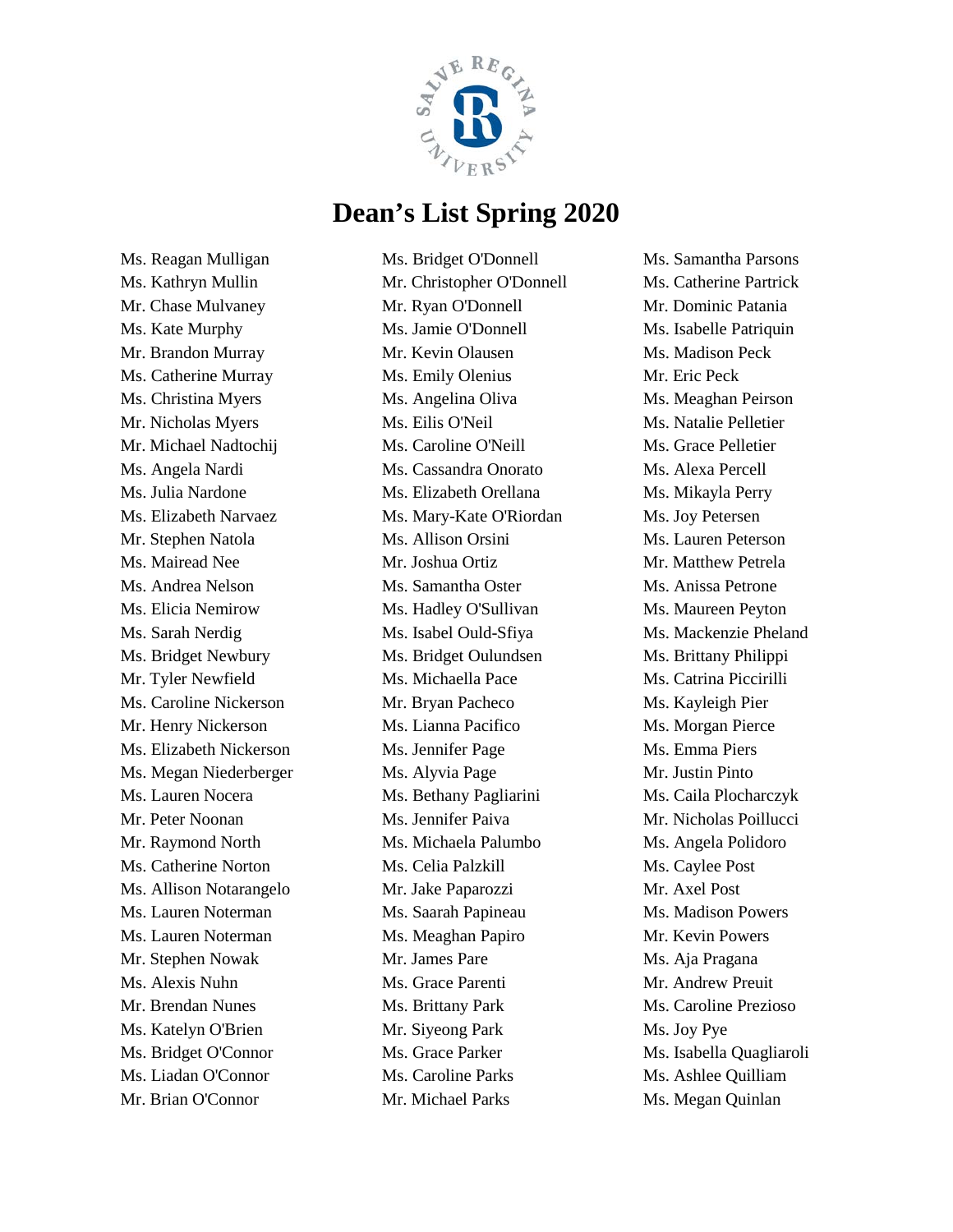

Ms. Tian Quinn Ms. Jennifer Quinn Mr. Shawn Quinn Ms. Allison Raffa Ms. Sydney Ranalletti Ms. Emma Randazzo Ms. Margaret Raposa Ms. Mia Raso Mr. Sean Reardon Ms. Sarah Rebello Ms. Brooklyn Redo Ms. Mackenzie Reed Mr. Nathan Reed Mr. Burton Rehm Jr. Ms. Florencia Reiche Blanco Ms. Evangeline Reid Ms. Natalie Reid Mr. Vincenzo Renda Ms. Chelsey Reynolds Ms. Rebecca Rhein Ms. Amanda Rice Ms. Isabella Rich Mr. Adam Riesberg Mr. Grant Rinke Ms. Morgan Rizzo Ms. Hannah Robidoux Mr. Ethan Robson Ms. Carlie Rodrigues Baptista Ms. Tiffani Rohrbacher Ms. Isabella Romano Ms. Madison Romano Ms. Molly Romprey Ms. Meagan Rood Ms. Makenna Rooney Mr. Anthony Root

Ms. Mary Rorke Ms. Caitlyn Rosa Mr. Christopher Rosati Mr. Michael Rosati Ms. Sarah Rose Ms. Avery Rose-Craver Ms. Georgia Rossetti Ms. Hannah Rossman Ms. Mackenzie Roughton Ms. Emily Roux Ms. Theresa Rowland Ms. Samantha Roy Ms. Jessica Rozon Ms. Faith Ruhren Ms. Sara Rutkowski Ms. Gemma Ryan Ms. Makenzie Sadler Ms. Ayu Sakamoto Ms. Lindsay Sakellarios Ms. Brielle Salamone Ms. Sonia Salamone Mr. Michael Salazar Ms. Sarah Salemy Mr. Nicholas Salerno Mr. Neil Salley III Ms. Julia Sampayo Ms. Cecilia Sanders Ms. Natalie Sangster Ms. Brooke Santiago Mr. Daniel Sanville Ms. Kylie Sapack Ms. Marisa Sarcia Ms. Vanessa Saucier Ms. Zoe Saurette Ms. Elizabeth Sawyer Ms. Mary Scalzulli Mr. Dylan Schaffer

Ms. Abigail Scharpf Ms. Madison Schettler Ms. Ava Schifano Ms. Catherine Schneider Ms. Paige Schulz Ms. Bethany Schwarm Ms. Grace Schwartz Ms. Victoria Schwendeman Ms. Isabella Scuderi Ms. Maribeth Seeger Mr. George Sennott Ms. Nora Serrao Ms. Violet Shaker Ms. Samantha Shalongo Ms. Rebecca Shaub Ms. Emme Shaw Mr. Christopher Sheehan Mr. Thomas Sheehy Mr. Niles Shepley Mr. Bryce Sholtes Mr. Matthew Shore Ms. Morgan Shuey Ms. Calissa Silva Mr. Patrick Silva Ms. Sophie Silverio Ms. Lacey Silverman Ms. Michaela Simon Ms. Julia Simonelli Ms. Katherine Simoniello Mr. Bradley Simpson Ms. Adele Sinagra Ms. Alexis Sinewick Mr. Connor Sirot Ms. Diana Sitnik Mr. Dionysios Skaliotis Ms. Molly Skillman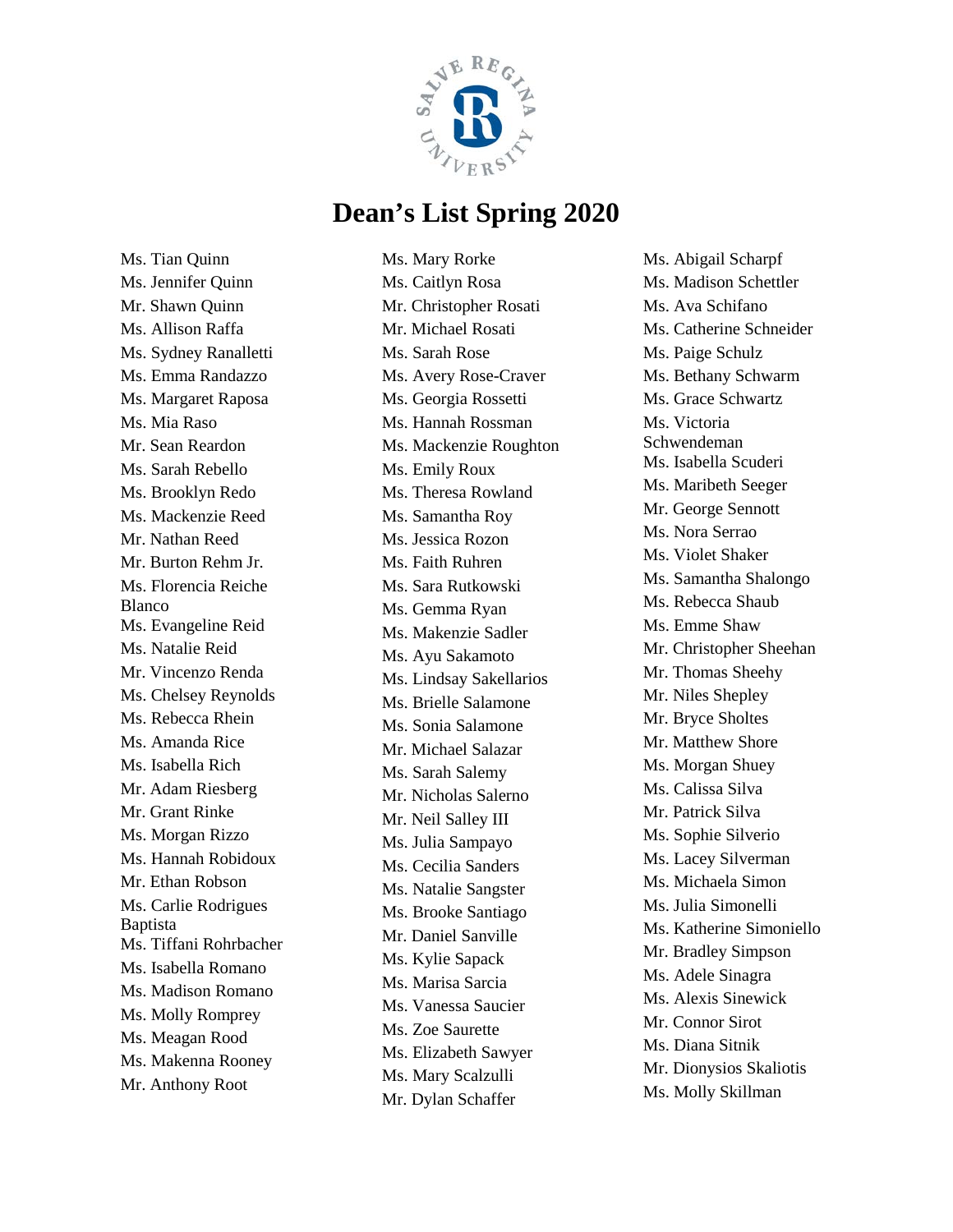

Ms. Jenna Smeriglio Ms. Nicole Smith Ms. Sloan Smith Ms. Emily Smith Ms. Lindsey Smith Mr. Rory Smith Ms. Karen Sola-Mendez Mr. Matthew Sordi Ms. Tatiana Sotelo Ms. Alexi Sousa Ms. Annie Southard Ms. Sarah Speckhart Ms. Maddison Spero Ms. Samantha Spinale Ms. Madison Squizzero Ms. Bridget Stafford Ms. Erin Stangel Ms. Erin Stanley Mr. Richard Stanley Jr. Mr. Spencer Stanley Ms. Paige Stapleton Ms. Drew Stevens Ms. Kayley Stevenson Ms. Morgan Stewart Mr. Louis-Felix St-Jean Ms. Julia St. Jean Ms. Sophia Strazza Ms. Madison Stripling Ms. Sarah Sudhoff Ms. Alexis Sullivan Ms. Ashley Sullivan Ms. Meghan Sumner Mr. Jiuding Sun Mr. Timothy Sweeney Ms. Stephanie Szelest Ms. Katlin Szemreylo Emily Szemreylo

Mr. Fernando Taborga Morales Ms. Christina Taft Mr. Joseph Tallini Ms. Haley Tallman Ms. Leah Tallman Ms. Tegan Tanner Ms. Samantha Tarbox Ms. Jillian Tarlin Ms. Elina Tavarez Ms. Jewelia Taylor Ms. Leann Teodoro Ms. Taryn Terracino Ms. Olivia Thayer Ms. Penelope Theodoropoulos Ms. Madison Thiel Ms. Katia Thomalla Mrs. Carrie Thombs Ms. Isabel Thornton Ms. Jessica Thrower Ms. Addison Timmermann Ms. Eliza Timms Mr. Cole Tindall Mr. Brandon Todd Ms. Emily Trahon Mr. Philip Trapani Ms. Madison Trongone Ms. Gabrielle Trongone Ms. Allisen Trunfio Mr. Peter Tsemberides Ms. Katelyn Tucker Mr. Ryan Tuohy Mr. Riley Tupper Mr. Zachary Turcotte Ms. Rachael Tyner Mr. Erik Udahl

Ms. Jordan Ullathorne Ms. Isabelle Ureta Ms. Emma Valade Ms. Olivia Valerio Ms. Sophia Valiente Ms. Nicole Vanelli Ms. Katelynn Van Roon Mr. Brent Varao Ms. Bianca Varela Ms. Grace Vargo-Willeford Ms. Samanntha Velazquez Mr. Richard Ventura Ms. Rachel Venuti Ms. Juliana Verrelli Ms. Cierra Vicente Mr. Joshua Vicente Ms. Lillian Villacorta Ms. Erika Vinacco Ms. Grace Vincens Mr. Brendan Vincenzo Ms. Rachel Voellings Ms. Gabriella Von Beren Mr. Franz Von Stetina Mr. Jon Kee Vose Ms. Emily Wagner Ms. Anna Wahl Ms. Kristen Wales Ms. Lahra Walker Ms. Courtney Walsh Ms. Alison Walsh Ms. Rebecca Ward Ms. Karenna Waring Ms. Jenna Warren Mr. Matthew Warshaw Mr. Matthew Wasp Mr. Albert Watkins